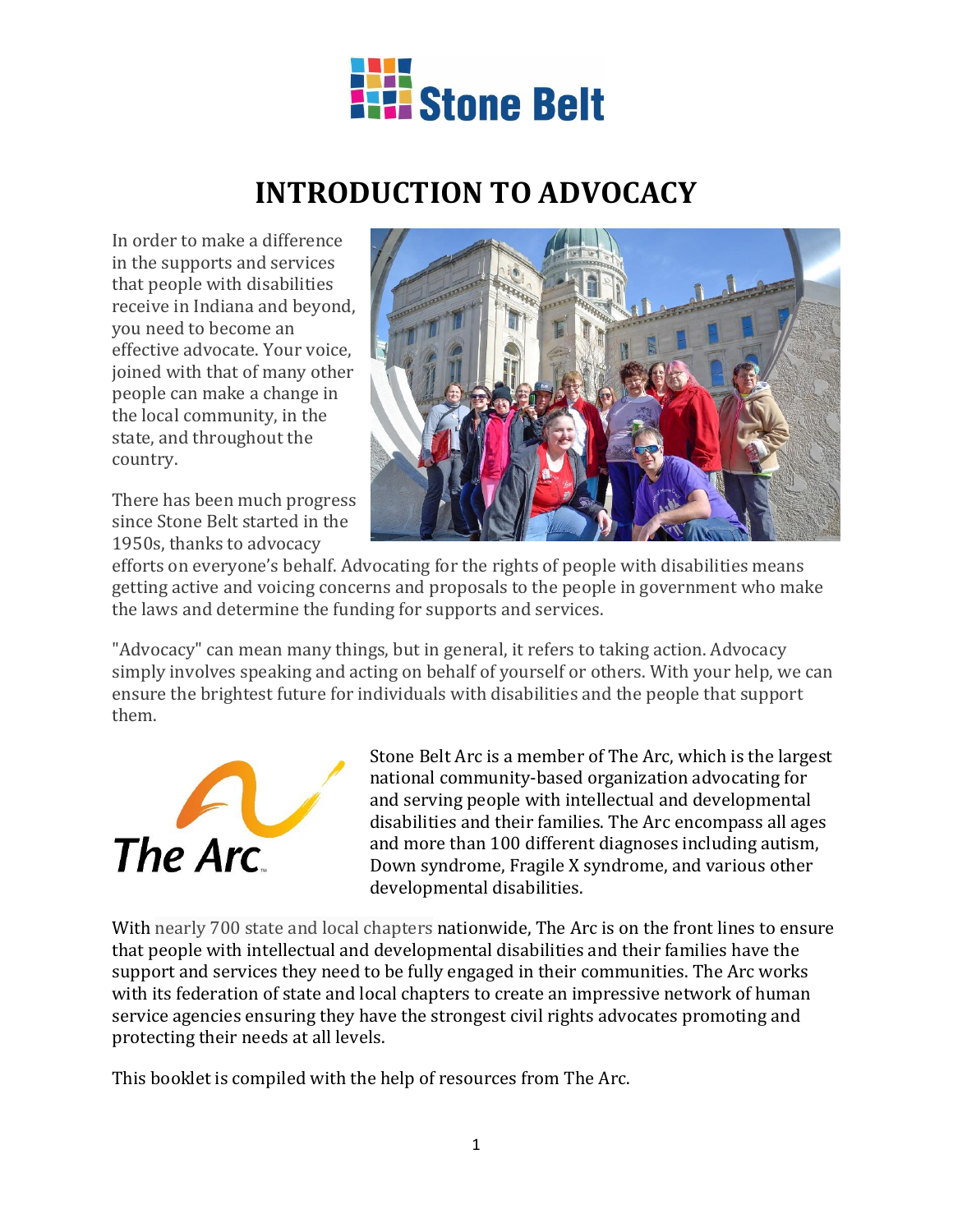

### **How can you make a difference?**

The following tips from The Arc will help you become a more effective advocate for people with disabilities:

### **Let your local officials hear your opinions**

As a citizen, your opinions help elected officials decide how to vote on issues. Let your elected officials know your opinions through letters, e-mails, phone calls, etc. Remember, they are very busy and you want your message to have as much impact as possible. For the most impact, your communication should be brief, clear and focused on just one issue.

#### **Attend public meetings**

Meetings of the city council, county council, Indiana General Assembly, school board, etc., are open to the public. Attending these meetings helps keep you informed of the way public business is transacted and how the various elected officials interact. In addition, public meetings give citizens a good opportunity to give their opinions by speaking during the public feedback section of the meetings. Nearly all elected officials host public meetings. They are at schools, libraries, churches, etc. This is your opportunity to hear from your elected official what they are working on and to give your input on issues.

#### **Letters to the editor**

Writing a letter to the editor is an effective way to publicly discuss an issue and influence the decisions of local officials. Every newspaper has different requirements for letters to the editor. In general, as with letters to elected officials, it is important to be brief, clear, and concise and focus on just one issue.

#### **Join an advocacy group**

Joining an advocacy group is one way to increase your awareness to elected officials. You can often be more successful and have more fun working with a group. There are many disability-focused groups to consider joining: a local chapter of The Arc, a family support group, a neighborhood association, etc.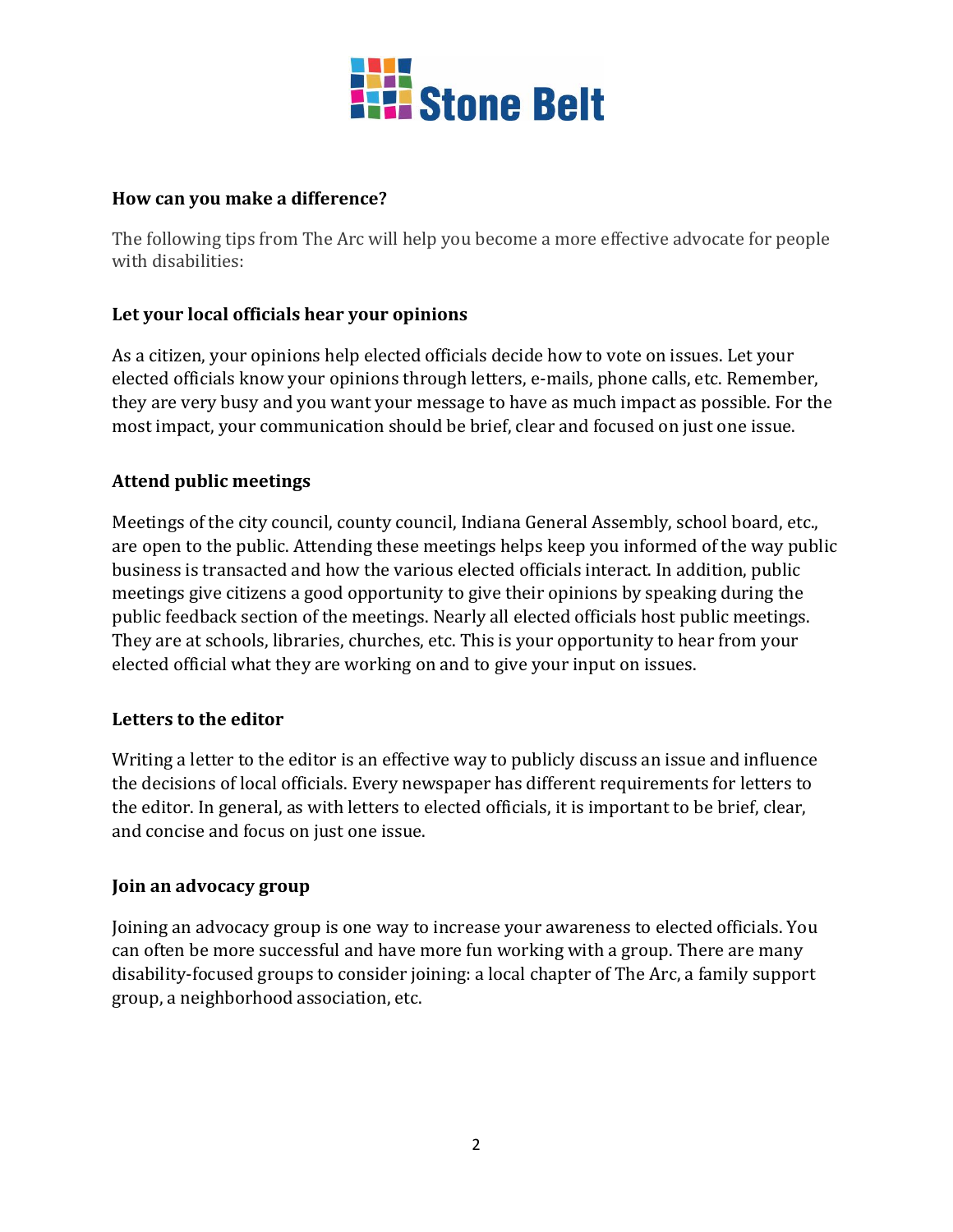



#### **Register and vote**

This is critical! Voting is your most effective tool for local government involvement. By voting and supporting your chosen candidate, you send a message about the kind of government you want. To vote, a citizen must be registered. Registration to vote ends 29 days before each election. To register you must be 18 years old on the day of the election and you must be a citizen of the United States. You can register at your local city clerk's office, license branch, and many other government offices.

#### **Be an informed voter**

This is more important than voting! Before you vote, it is essential to seek information on the candidates and their positions. Information is abundant during elections. Much information is available from political parties and candidates themselves. While this information is helpful, it is also important to get information from other sources, such as newspapers, web sites, public debates, advocacy groups you are interested in, etc.

### **Work for the political party or candidate of your choice**

Getting involved with a political party, or political candidate, gives you an inside track on the process. Every political party and candidate has plenty of work that needs to be done. You may be asked to make phone calls, stuff envelopes, hand out literature, staff a booth, work on Election Day, etc. Once you establish yourself as a reliable volunteer, you will have the opportunity to have your point of view listened to, and perhaps, acted upon by your party and your party's government officials.

Find your elected officials at this link:

<http://cqrcengage.com/thearc/app/lookup?0&m=9898&lookupInput>

### **Becoming an Advocate**

The people who are elected into public service seek office because they want to make a positive change — just like you. They are concerned with many things and often do not have in-depth knowledge about people with disabilities. Most times though, whether they are Democrats or Republicans, they do care about people with disabilities and want them to get good supports in their home communities. As an advocate, you can help them learn a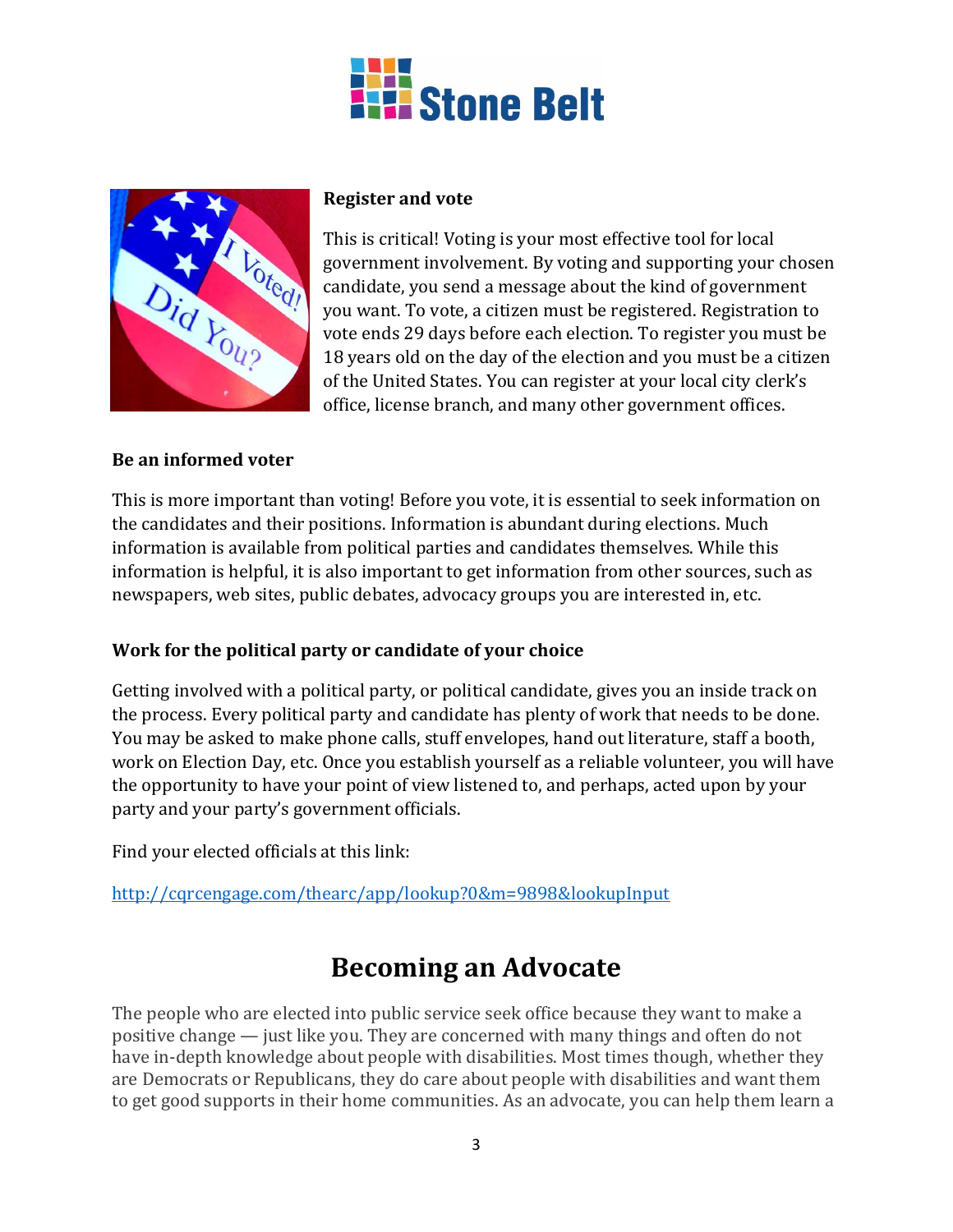

lot more about what good supports are and how they can assure that people with disabilities receive them.

# **Get Involved in the Legislative Process**

### **Establish and Maintain Credibility**

- Know the facts. Do your homework on the issues.
- Know the legislator's political views as well as you can. His/her past voting record and legislation he/she had introduced are important indicators.
- Know the opposition. Be familiar with what those with views different from your own are saying.
- Be prepared to respond to the opposing view.

### **Establish Regular, Ongoing Communications**

- Establish a relationship. Try not to talk to the legislator or staff for the first time when you want something.
- Be familiar with the process. It is important to understand how a bill becomes a law and where your issue is in the process.
- Maintain communications with your legislator. Let him/her know when you agree/disagree with his position on issues.



- Always be brief and get to the point of your communication.
- Compliment or thank your legislator when he/she votes the way you requested or did something for which you agree.
- Get to know the legislator's staff. They are very important in the political process and should not be undervalued.

### **Be Proactive, Not Reactive**

- Take the initiative to contact your legislator. RARELY, do legislators contact you.
- Offer ideas and share alternatives to the problem. If you disagree with the option presented in a bill you oppose, offer an alternative.
- Don't be self-serving. Legislators are generally just trying to do the right thing for the community as a whole.
- Be timely. Your options are more restricted the further into the legislative process you get.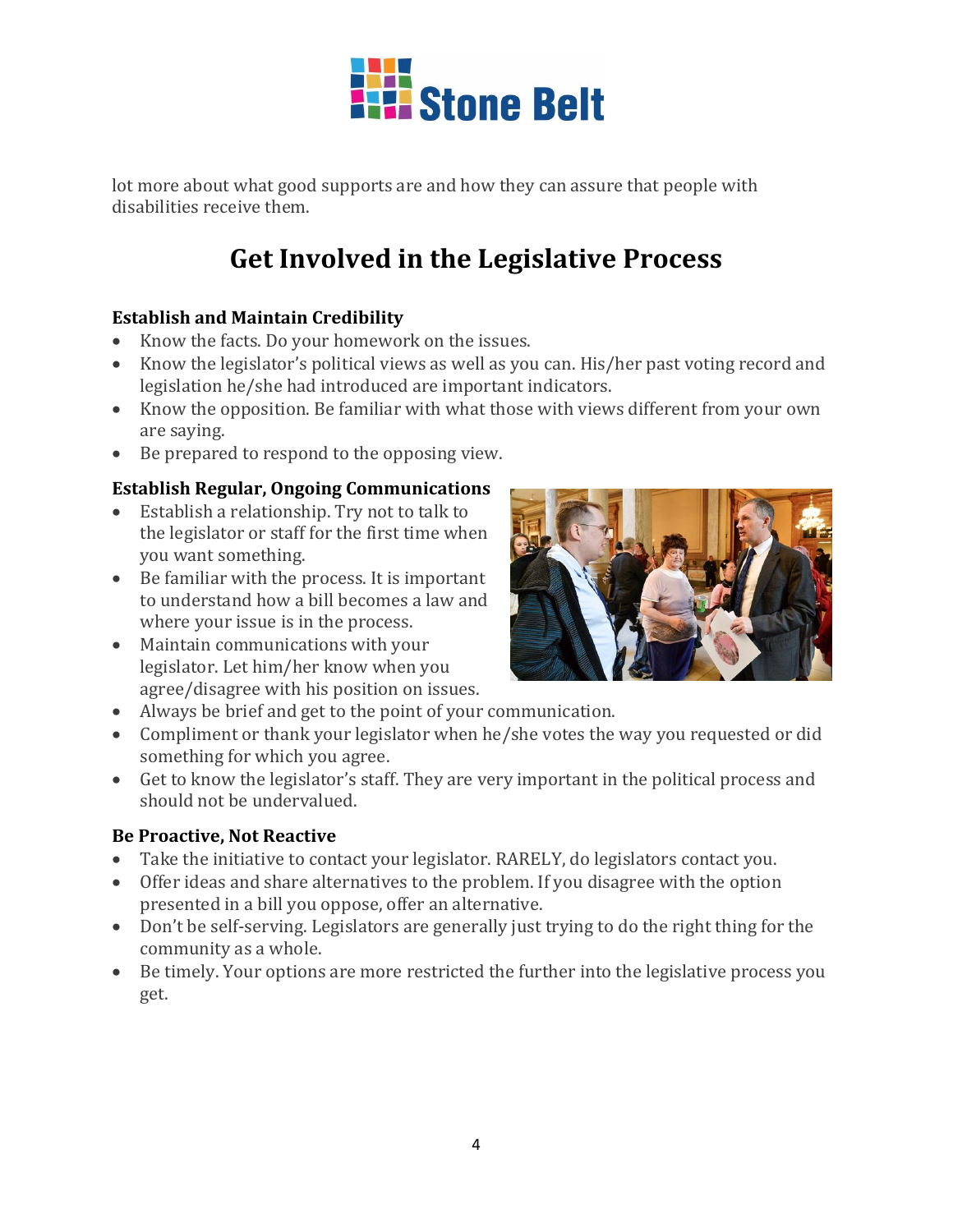

## **Calling Your Legislator**

When the Indiana General Assembly is in session, you may occasionally be asked to telephone your legislator to advocate a position on high priority legislation. During the session, it is highly recommended you use the state house phone numbers for your local legislators.

# **Guidelines to assist you in making these telephone calls**

- Call the State House Switch Board or, if you know, the number for your local legislator.
- Ask to speak to the legislator. On many occasions, time does not permit legislators to receive telephone calls. Do not be offended by not being able to talk to you legislator on the first try.
- If your legislator is not available, ask to speak to his legislative assistant. You will normally find that the staff person is knowledgeable of the issues and pleased to speak to constituents.
- State the reason for the phone call. Use the bill number and subject matter when possible.
- State the position you want the legislator to take (support or oppose).
- Explain how the legislation affects you and your family. Briefly tell your story.
- Discuss only one issue per telephone call.
- Ask the legislator's position
- If the legislator's position is the same as yours, express agreement and thanks.
- If your position differs from the legislator's, offer some factual information and ask if there is any additional information you can provide that would change his/her mind.
- State the facts as you see them. Try not to get emotional.
- If appropriate, follow up the telephone call with a letter or e-mail to the legislator.

### **Guidelines to assist you in sending e-mails**

As an alternative to sending a letter through the postal service, you may wish to send an email to your legislators on issues of importance to you. E-mails are not viewed any differently than letters by legislators or their staff, they see it as an important communication from a constituent.

Remember, your e-mail is just an electronic letter. Just because there are no page breaks on an e-mail, you should not ramble on about your issue. Here are some guidelines for using email:

- Address your e-mail. Start with "Dear Representative/Senator ABC".
- Make your e-mail brief, friendly and respectful.
- State your issue and what you are asking clearly at the beginning.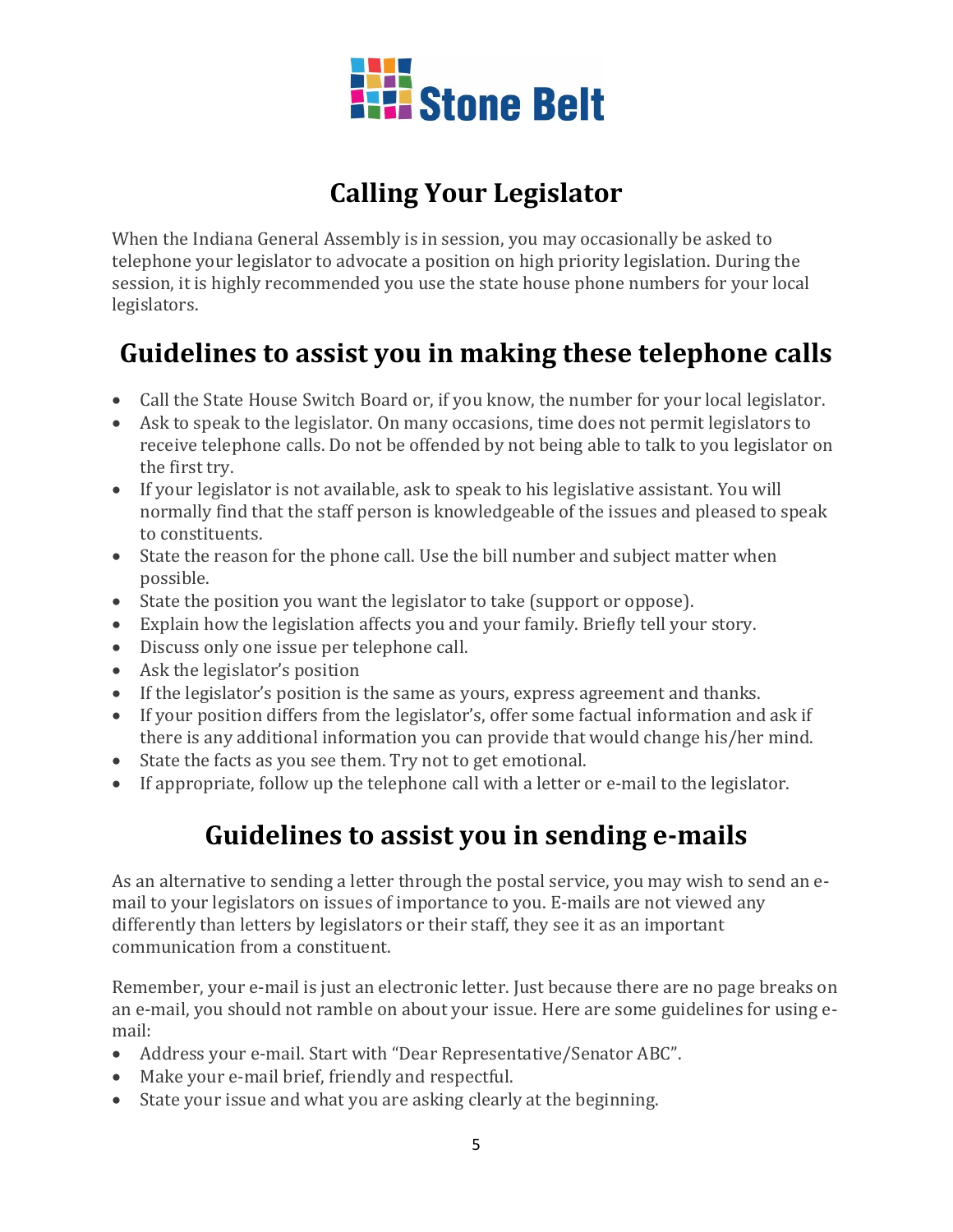

- Refer to bill numbers when possible.
- Make it clear that you are a constituent.
- Briefly explain your interest in the legislation; its effect on you, your family or loved one, or other families in the district.
- Ask the Legislator for a response specifying his/her position and the reasoning.
- Ensure that you "sign" the e-mail with your name, address and phone number.
- If you are willing, Share your e-mail with The Arc. We can use your e-mail to demonstrate to the Legislators and others that there is a public interest on specific issues.

### **Guidelines to assist you in sending letters**

A personal letter is one of the most powerful tools you can use to advocate to a policy maker. It needs to be your own story and your own viewpoint.

- If you want them to pay attention, write to your own legislators. They listen to the people who live and vote in their districts (their "constituents").
- Be sure to include your full address so that they can write back. You may also want to include your phone, e-mail, or other contact information.
- Date your letter.
- Keep it short and simple. One page is best, two at most.
- In the first paragraph, explain who you are (if you're writing as a concerned individual or writing on behalf of an organization). Also explain why you are writing. If you're writing about a bill, include the bill name or subject and bill number.
- Explain your position. Use personal examples.
- Be clear about what you want the legislator to do.
- Ask for a response.
- Write on only one issue at a time.
- Make your tone positive.
- Follow up. Especially if they do what you ask, write again to say thanks.

### **See sample letters at the end of this document.**

### **Guidelines to assist you in visiting a legislator**

It is very important to develop a relationship with your legislators. The following guidelines can assist you in making a visit with your local legislator:

 When possible, make an appointment. You can speak with the legislator's secretary, legislative assistant or scheduler to get an appointment.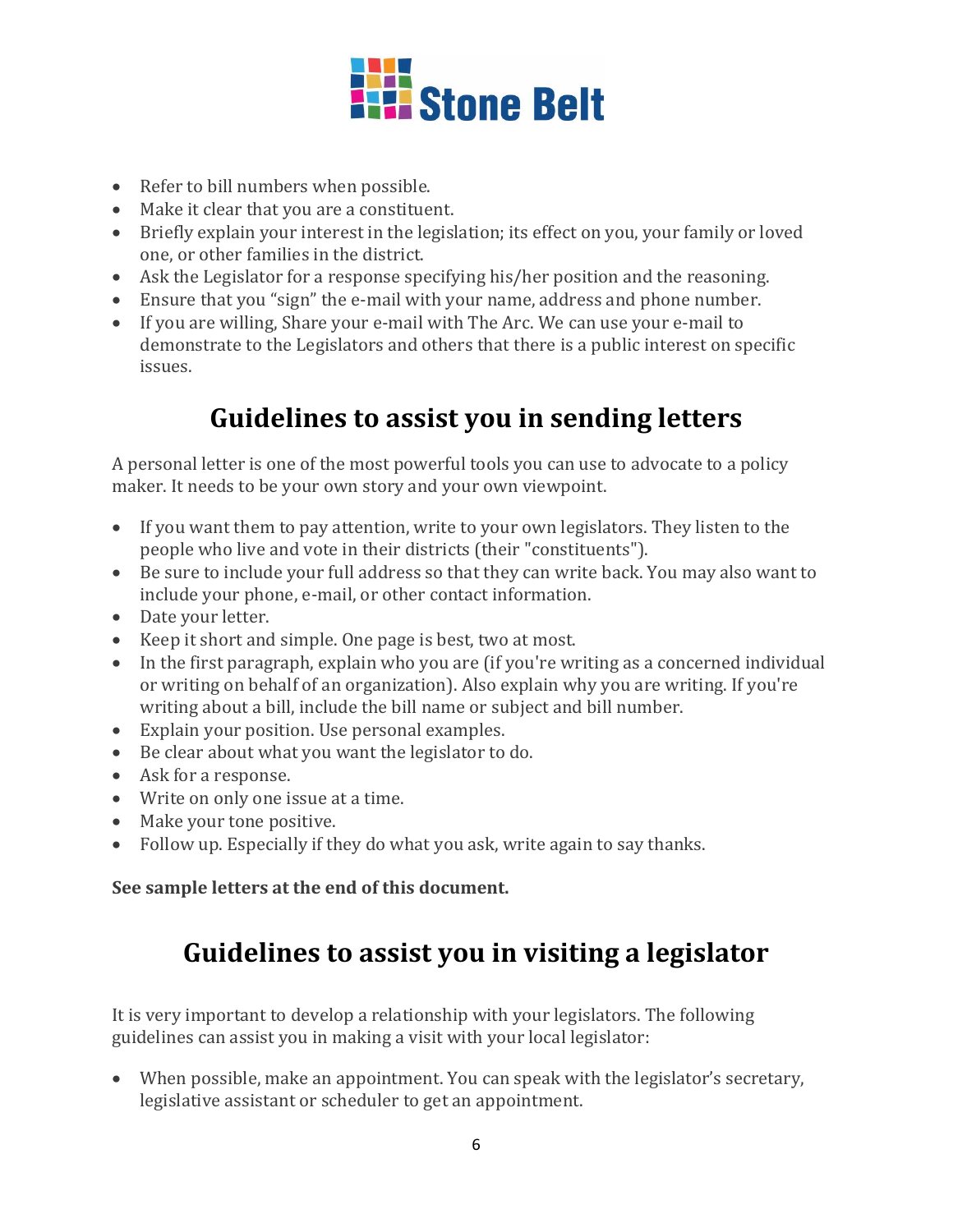

- You don't want to overwhelm the legislator with several different issues. Try to focus on one or two issues so you can have a good and thorough discussion.
- If you are meeting with a legislator to discuss specific legislation, review any background information and position statements you have available to you. Try to be aware of the opposing position and be prepared to comment.
- When talking with legislators, try to use bill numbers. As appropriate, ask or inform the legislators when a vote is expected before their committee or respective chambers. Make sure they know why you feel this legislation is important.
- Discuss with the legislator their positions on the issue and ask them how they plan to vote. It is important to know legislator's feelings even if they are inclined to vote contrary to your position.
- Get a commitment from the legislator. Don't take a legislator's politeness or consideration as a sign of agreement with your opinion. Ask the direct question – "Will you vote to support \*\*\*?"
- Continue working with your Legislator even if you disagree. Most legislators really do want to help and a positive relationship will pay off in the long run.
- When appropriate, request specific action from your legislator. If he/she does not serve on a key committee acting on your issue, request that they contact the chair of the appropriate committee.
- Always follow up your meeting with a legislator with a short note. Thank the legislator for their time and remind them of the issue again. If they made a commitment to you to vote a certain way, remind them of that as well. Don't go through your whole arguments again, be brief.
- If you made an appointment to speak with a legislator and at the last minute, they send their legislative assistant to meet with you that is okay. Legislative assistants play a key role in the process as well and you should not treat them any differently. Ask the same questions, give your same statements and ask them to get back with you once they discuss your meeting with the legislator.

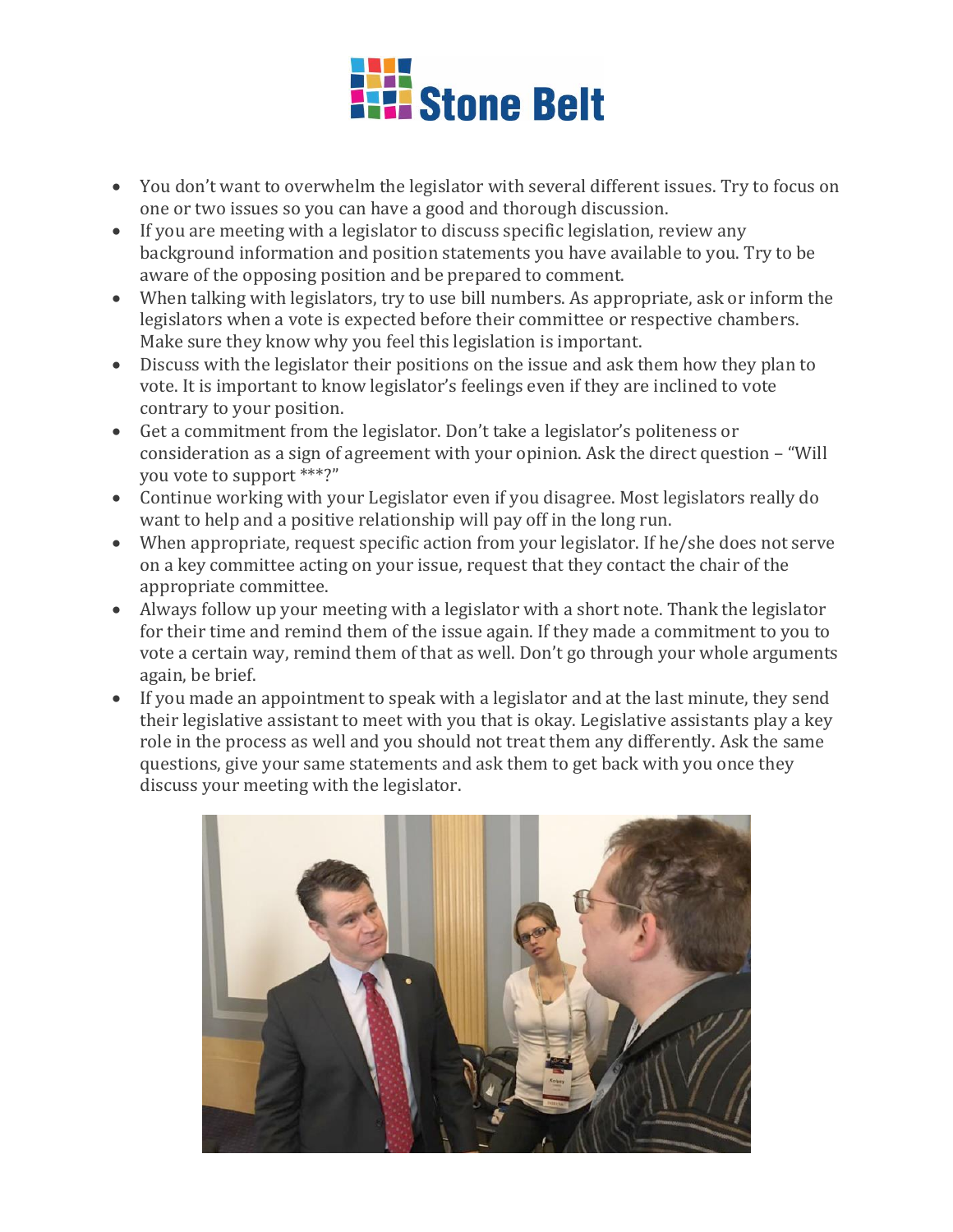

# **QUICK REFERENCE GUIDE**

# **The Legislative Process**

The process a bill goes through to become law can be long and cumbersome. Following is an outline of the steps a bill goes through to become law in Indiana and the opportunities you have for input. This is a simplified model that may be applied to a bill introduced in the House or the Senate.

- You and your supporters present an idea for a new bill verbally or in writing to your legislator.
- The legislator decides to author the bill and meets with legal specialists from the Legislative Services Agency to draft the bill's language.
- Once drafted, the bill is introduced by the legislator into his/her respective chamber.
- Once introduced, the bill is assigned to the appropriate standing committee by the leader of the respected Chamber.
- Standing Committees hold public hearings where they hear comments on the bill and may approve, reject or make amendments (changes) to the bill. (The Chair of the Committee is responsible for scheduling the meetings and what bills will be heard)
- During the hearing, the chair of the committee may ask for public comments on the bill. This is your opportunity to stand up and voice an opinion about the language of the bill.
- The Chair will decide if any amendments will be made to the bill and will propose those amendments to be approved by the majority of the members of the committee.
- The Chair of the committee may take a vote on the bill if a quorum of committee members is present. A simple majority of members are needed for the bill to pass/fail.
- A report of the committee's action is submitted to the originating Chamber.
- The bill is eligible for second reading in the originating chamber on the second calendar day following the distribution of the committee report to the members.
- The bill is eligible for amendments on second reading by any member of the originating chamber. If any of the proposed amendments are accepted by the full chamber, the bill may be reprinted with the new language if deemed necessary.
- Once a bill passes second reading; it is eligible for third reading. At this stage of the process, the author presents the bill to the full chamber and the bill is debated by all members.
- During third reading, a roll call vote is taken. A constitutional majority is needed for a bill to pass on third reading. A vote less than the constitutional majority results in the bill failing to pass.
- A bill which successfully passes the originating chamber then moves to the second chamber to go through the same process.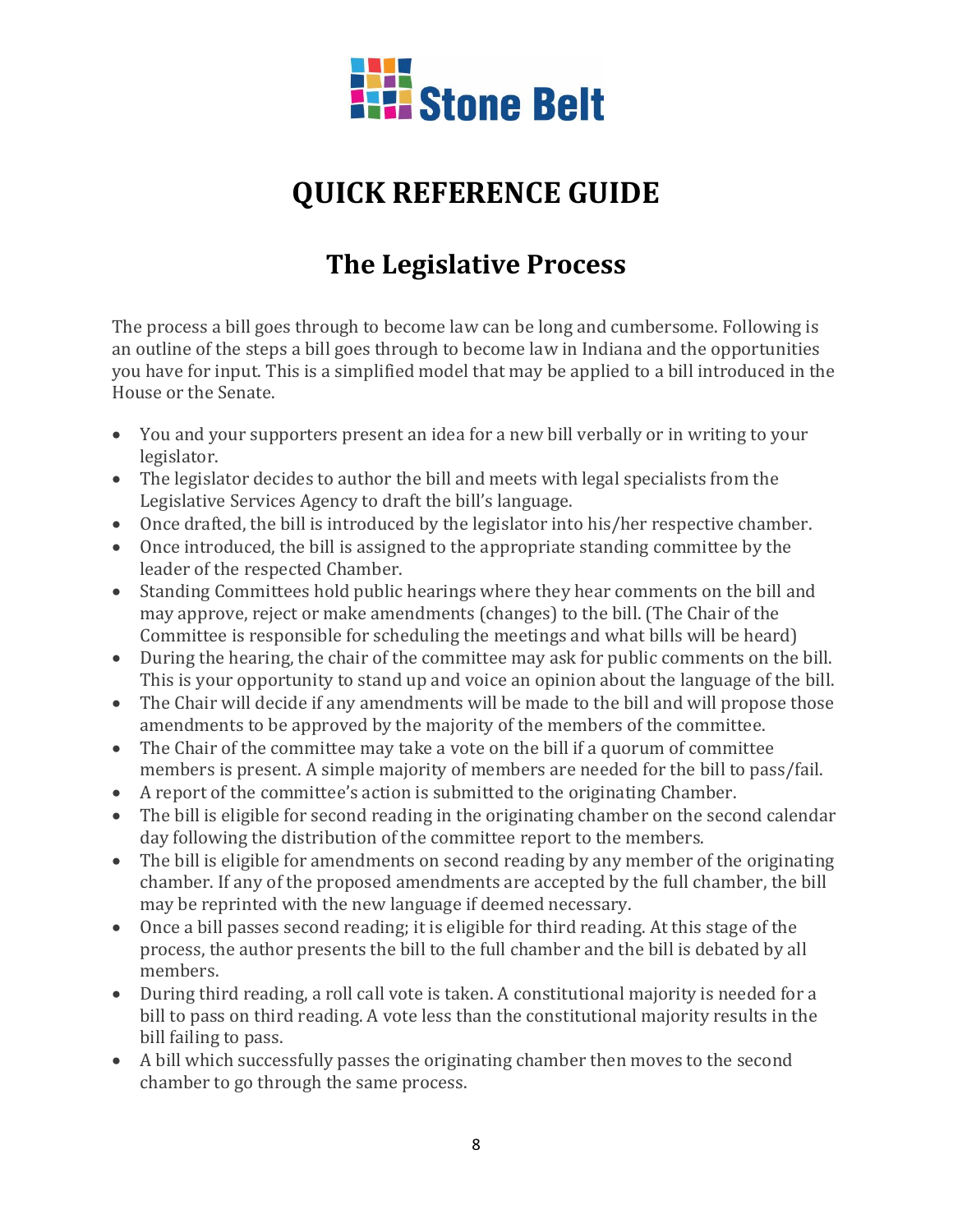

- Once a bill passes the second chamber, any amendments must be approved by the originating chamber, before going to the Governor for his signature.
- A bill that moves through the second chamber without any amendments goes straight to the Governor's office for his signature.

### **Government Affairs Terms and Definitions**

- **Amendment** Any alteration to an original introduced bill proposed by either a committee or a legislator.
- **BDDS** Bureau of Developmental Disability Services
- **Chamber** Another word for House of Representatives or Senate. Also refers to the actual room where legislative action takes place.
- **Citizen Legislature** Indiana's General Assembly is classified as a citizen legislature. Lawmaking is not a full-time profession for the state's legislators. The most common occupations of Indiana legislators are attorneys, teachers, business owners and farmers.
- **Concurrence** Essentially, an agreement. The Senate and House must approve identical versions of a bill before it can become law. When a version of the bill has passed on house, it is sent to the other house for approval. The second house either concurs with the bill or makes its own amendments. If the Senate and House do not agree on an identical version, the bill is sent to a conference committee.
- **Conference Committee** For a bill to become law, it must be passed by both the House and Senate in the same form. If amendments are added to a bill in the second house and passed, a conference committee consisting of members of both houses in appointed to resolve the differences. If the conferees reach a compromise, the chambers vote on whether to accept the conference committee's decision. Generally, conference committees are comprised of two legislators from each chamber appointed by the president pro tempore of the Senate and the speaker of the House. If the committee is unable to reach a compromise, the bill dies.
- **DDRS** Division of Disability and Rehabilitation Services
- **Enacted** A Bill is enacted when it is signed into law by the governor.
- **Engrossed Bill** After a bill has passed second reading it is "ordered to engrossment," or authenticated as the correct genuine bill to be considered on third reading.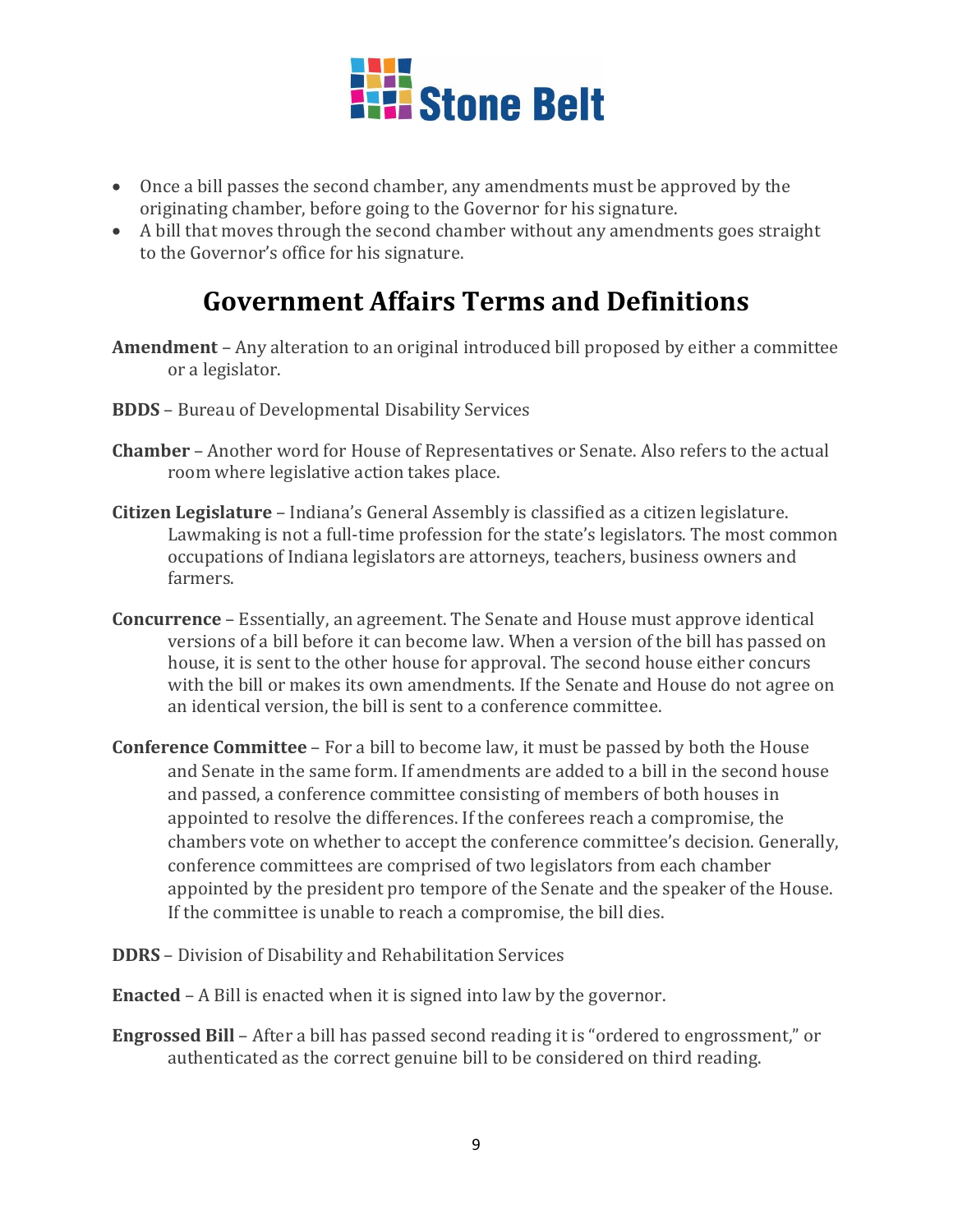

- **Enrolled Act** After a bill has passed both houses in the same form, it is considered an enrolled act and ready for consideration by the governor.
- **First Reading** When a bill is introduced, it is ready for the first time and then referred to a standing committee to be considered.
- **First Regular Session or Long Session** The first session of every new General Assembly can last up to 61 working (session) days. Beginning in early January, this session cannot extend beyond April 30. Occurring in odd-numbered years, the first regular session is often called the "long session" because of the legislative approval process of Indiana's biennial budget.
- **FSSA** Family and Social Services Administration
- **General Assembly** This refers to the joint meeting of the Senate and the House of Representatives during two consecutive years. General Assembly is also used as a synonym for the combined house of the Indiana legislature.
- **Germane** committee action and amendments to a bill must be germane (relevant) to the subject matter of the original bill in which they are inserted. Amendments or committee actions ruled not germane are disregarded and do not receive consideration by the House or Senate.
- **Gerrymander** To draw district boundary lines in a way that favors a particular candidate or political party or reduces the voting power of a minority group.
- **House Bill (HB)** A bill that is introduced by a State Representative and originates in the House.
- **House Enrolled Act (HEA)** A house bill that has passed both the House and Senate.
- **Interim Study Committees** Meeting during the months between sessions (interim), these committees study relevant issues and recommend legislation, if the committee members deem it necessary. The subjects often are suggested by legislators in the form of resolutions, but the committees are created by the Legislative Council.
- **Legislative Services Agency (LSA)** A non-partisan state agency whose duties include bill drafting, research, code revision, and fiscal, budgetary and management analysis. Employees of the LSA assist interim and standing committees, as well.
- **OMPP** Office of Medicaid Policy and Planning
- **Originating Chamber** The chamber, either the Senate or House of Representatives, in which a bill is first introduced.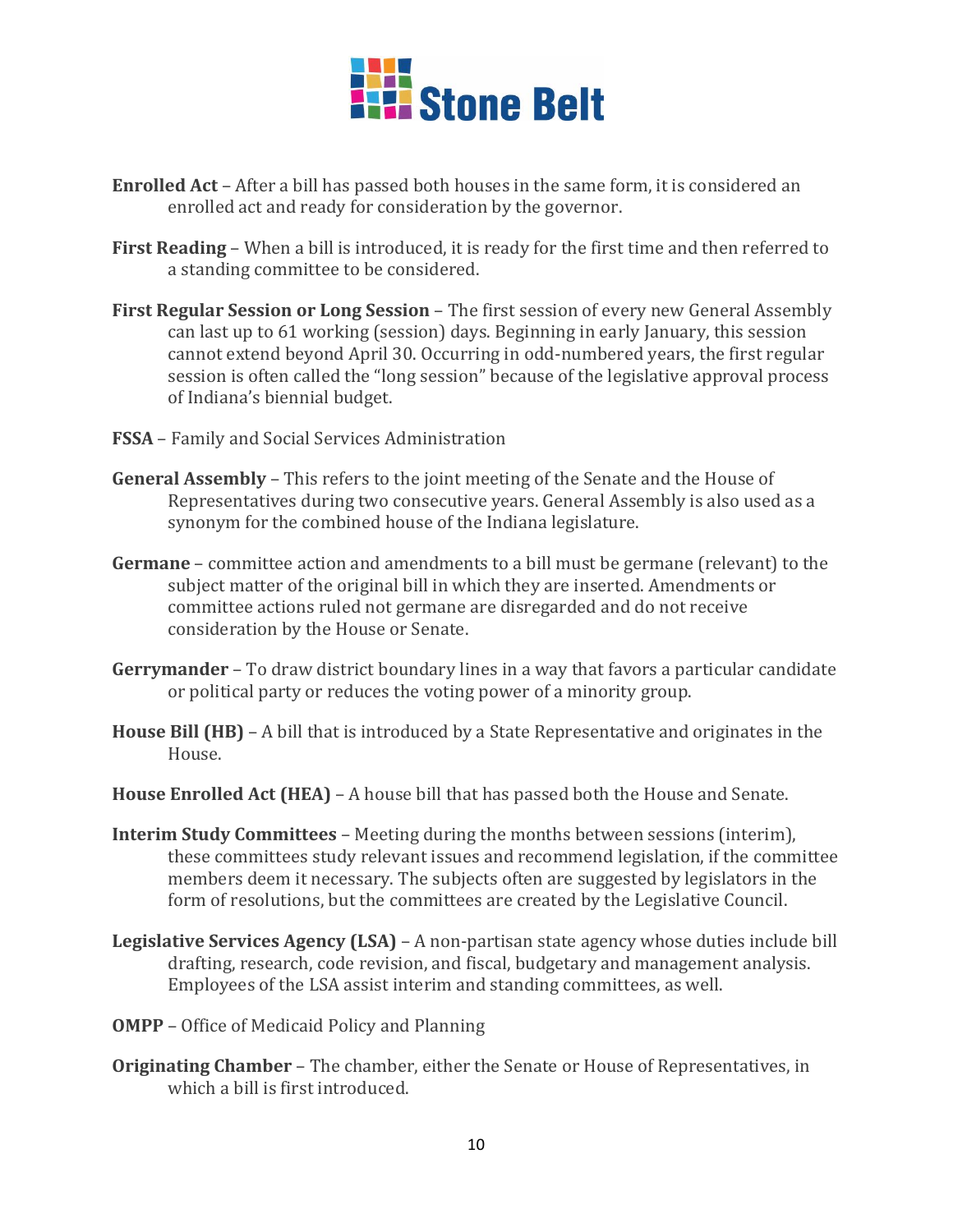

- **Resolution** Generally used for congratulatory or honorary purposes, resolutions are introduced and voted upon by the Senate or House of Representative. Although they do not have the force of law when passed, resolutions also can suggest possible subjects for study in interim study committees or recommend future legislation. Most resolutions are considered symbolic and, when passed, denote the approval of the subject matter by the legislative body. Joint resolutions also can be introduced and considered by both the Senate and House of Representatives.
- **Roll Call** This refers to the voting procedure. Before electronic voting machines were installed in the House and Senate chambers, a clerk would read the roll call and the legislators would register their decisions by voice votes. Today, an electronic board lists the names of the legislators. Individual votes are registered when legislators select "aye" or "nay" votes via buttons on their desk.
- **Second Reading** After the bill has been printed, adding any amendments proposed by the standing committee, it is eligible for second reading. All legislators are allowed to offer amendments to the bill at this time.
- **Second Regular Session or Short Session** Occurring in even-numbered years, the second regular session ("short session") can extend for up to 30 working (session) days, but not beyond March 15.
- **Senate Bill (SB)** A bill that is introduced by a State Senator and originates in the Senate.
- **Senate Enrolled Act (SEA)** A senate bill that has passed both the Senate and House.
- **Session Day** A session day constitutes a working say for the Indiana Senate and House of Representatives. Not necessarily consecutive calendar days, legislators may recess for varying periods of time between working days. It should also be noted that, under certain circumstances, a session day may span more than one calendar day.
- **Special Session** A special session may be called by the governor if he or she feels "the public welfare shall require" such a meeting of the legislature. A special session is limited to 30 session days during a period of 40 calendar days.
- **Standing Committees** These committees consider bills after they have been introduced. The Committees, which exists in both houses of the legislature, cover specific fields of interest such as agriculture, education, labor, public health and the judiciary. Committee meetings are open to the public so interested citizens and affected organizations can offer arguments for or against proposed legislation.
- **Stripping a Bill** Occasionally, the original contents of a bill are taken out and replaced with new language. This can be done in committee or by amendments. This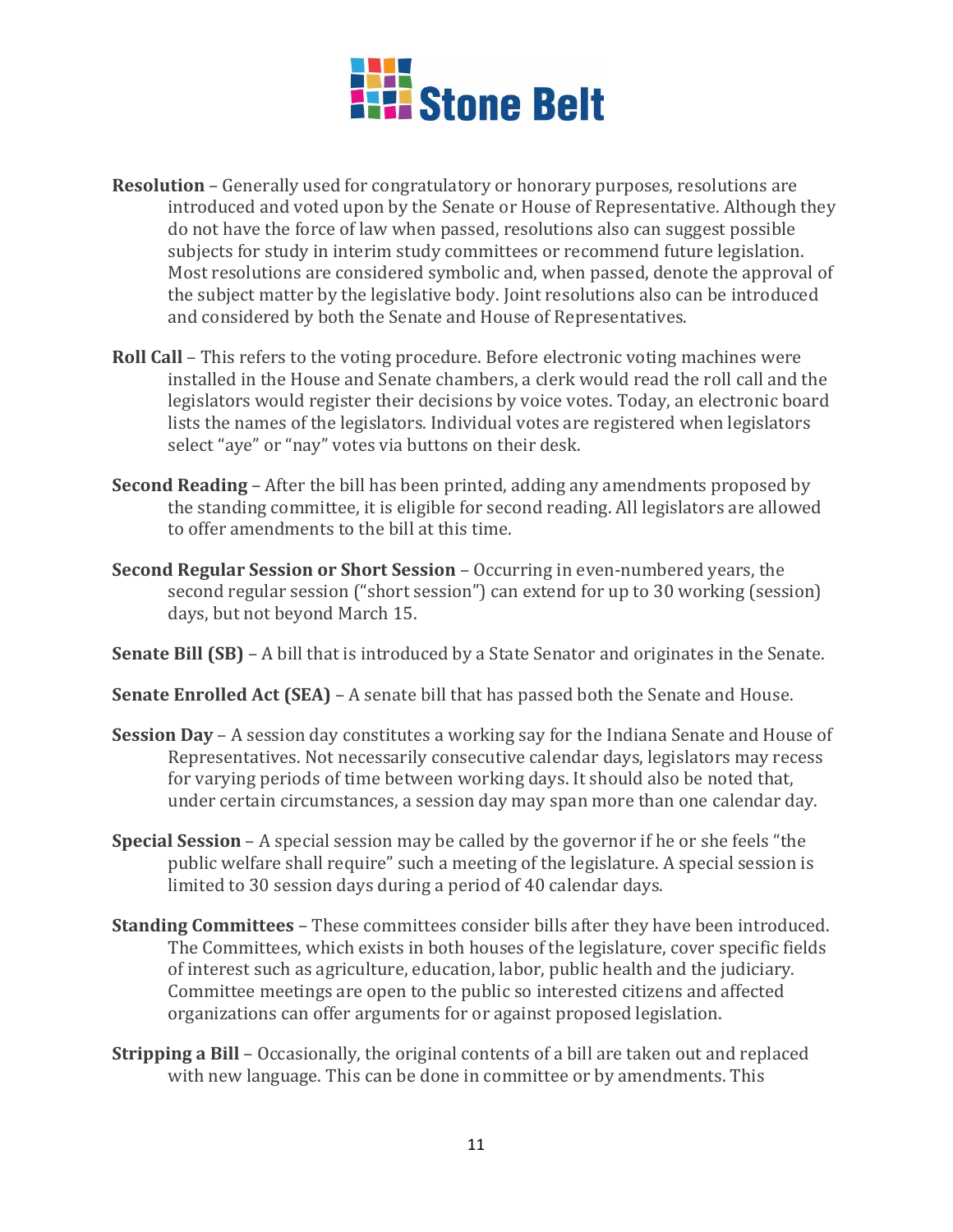

procedure is only allowed, however if the new contents are relevant to the original subject matter of the bill.

- **Third House Meeting** A public meeting that takes place in a Legislator's District. General on Saturday or Monday mornings during the months the Indiana General Assembly is in session.
- **Third Reading** This refers to the point at which a bill undergoes final passage or rejection by a roll call vote of the members of the House or Senate. A floor debate to discuss the merits of the legislation generally precedes the final vote.
- **Veto** After a bill has been passed by both houses in the same form, it is eligible to the governor to be signed into law. If the Governor rejects the bill, he issues a veto. A veto bill can be overridden by a constitutional majority (two-thirds) in both houses.

### **Sample Letters**

(Date) The Honorable (member's name) State House 200 West Washington Street Indianapolis, IN 46204

Dear Senator/Representative (member's last name):

I am writing in support (or opposition) of bill number SB/HB ### which will be heard on the Senate/House floor in the upcoming day/week.

The bill will have the following effect in the community. (Expand on the issue. Tell your personal story. How will you benefit/get hurt by the legislation?)

Thank you for taking time to review my concerns on this piece of legislation. After this bill comes up for a vote, I would appreciate being informed as to how you voted and why.

I am available to answer questions or provide testimony on this important issue.

Sincerely,

Your name **Address** Phone Number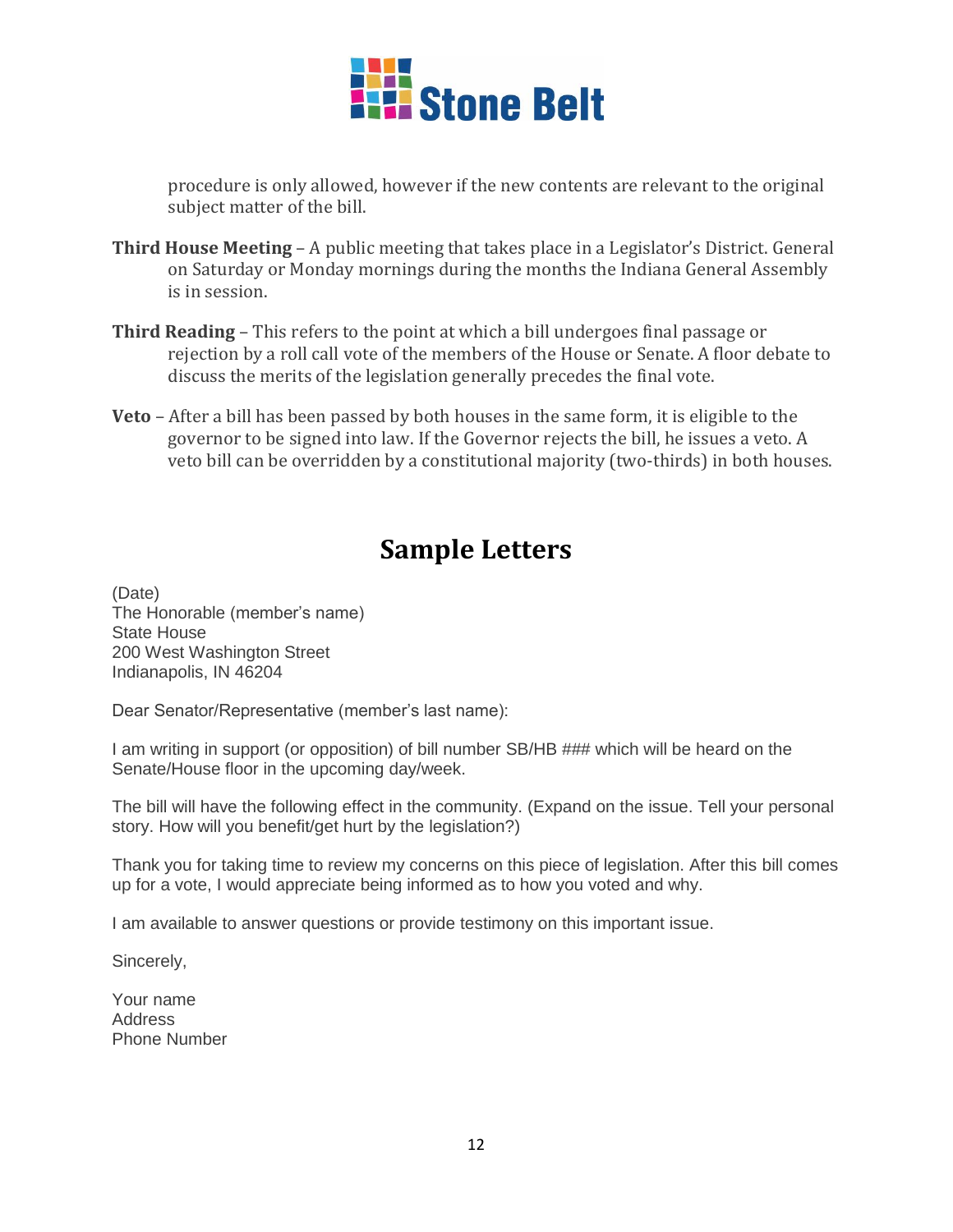

### **Letter from Family Member**

**[Today's Date]**

**[Your Name Address City, State, ZIP]**

The Honorable **[Representative or Senator Name] Address Office Indianapolis, IN, ZIP]**

#### Dear **[Representative or Senator Last Name]**

I am writing you today as the parent of a **[son/daughter]** who has **[specify the type of developmental disability]**. As you may know, Medicaid funding provides individuals with disabilities the opportunity to receive community based, non-institutional supports in order that they can continue to live at home with their families or move into supported living arrangements within the community. Without these supports, these individuals could be forced into nursing homes and other more expensive living options. This program is funded through a mix of federal and state funds. It is a lifeline for families with children and adults with disabilities who need ongoing supports for health and safety as well as improved quality of life.

**My (son/daughter) [each letter writer should put their own story in this paragraph. Include information about the kinds of services your son/daughter is receiving (for example: they live in a group home, or a supported living home, or they still live at home with you, but go to services during the day) Also, indicate they type of supports he/she needs (for example: Jenny needs total care including with eating, bathing, or moving from place to place or Mark needs assistance with getting a job and then getting to and from that job) If your son/daughter has experienced staff turnover, speak about the impact this has had on him/her (for example: She receives supports by a local provider, but the turnover of staff leaves me worried about the quality of care she receives or he comes to really know and trust the staff that work with him, then they leave and we have to start all over).**

I am writing on behalf of myself and many other individuals who are receiving or waiting to receive services through Medicaid funding. These services provide basic, stable supports that would enable each of us; disabled individuals and caregivers alike, to more adequately support ourselves and our families, while contributing more fully to our communities. I invite you to come visit my family and have the opportunity to meet my son/daughter with special needs and to better understand… **( examples of what you want them to know about your son/daughters supports -- how additional support could help him/her to be more successful within her community or how better paid direct support staff would provide more stability in his/her life).**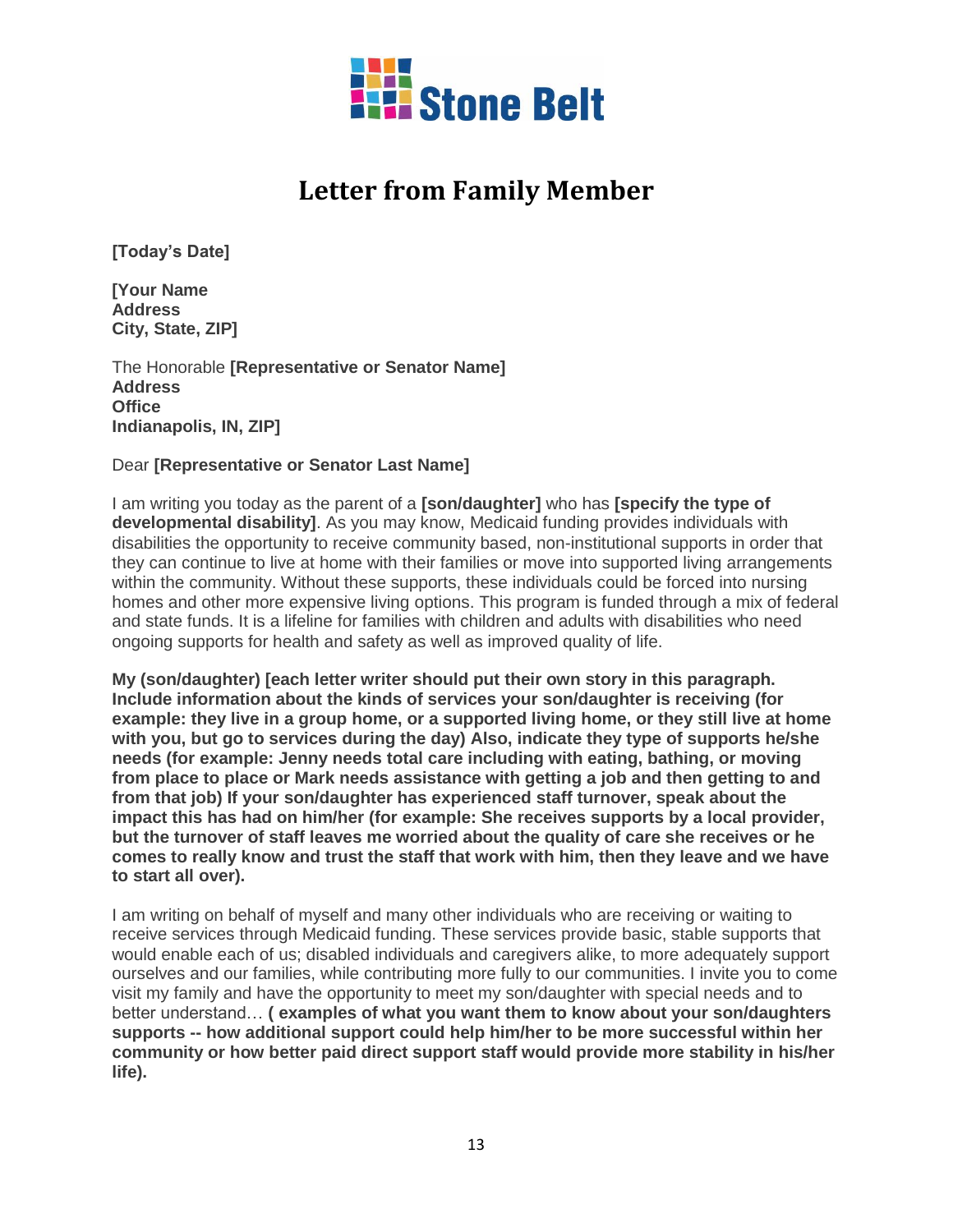

I hope you, as a legislator, are remaining informed of the efforts being taken by FSSA and others to adequately fund essential Medicaid services and that you support increased funding for these services. The system is becoming less and less stable as providers struggle with the long term impact of ongoing funding cuts. A stable support system for families and service providers significantly improves the quality of life for people with developmental disabilities like, **(your son/daughter's name)**, while increasing each person's opportunities to become much more productive members of our society. And that would help everyone.

Sincerely yours,

**[Sign here]**

**[Your first and last name]**

### **Letter from Self-Advocate**

**[Today's Date]**

**[Your Name Address City, State, ZIP]**

The Honorable **[Representative or Senator Name] Address Office Indianapolis, IN, ZIP]**

#### Dear **[Representative or Senator] Last Name**:

I am writing today, because I live in your district, and I'm a voter. I know that as a part of your job as an Indiana legislator, you have to decide how to spend the state's money, and you need ideas from your voters. I'm a person with a disability, and though you might not always hear very much from people like me, I want you to know we have a voice and we need your help.

First, let me tell you a little bit about where I live and what I do. **[Fill in information here about where you live (for example: group home, supported living apartment, with your family) and who you live with. Then tell the legislator a little bit about what you do (for example: work, arts programs, bowling, music, shopping) Then explain who helps you do those things and how they help you. (For example: My staff worker at (your provider's name) helps us cook our dinner, and we all help do the cleaning. They give me my medicine, help me with my banking, and do the grocery shopping. And when I go to art class or to work, my (your provider's name) staff person helps me get ready and drives me where I need to go.)]**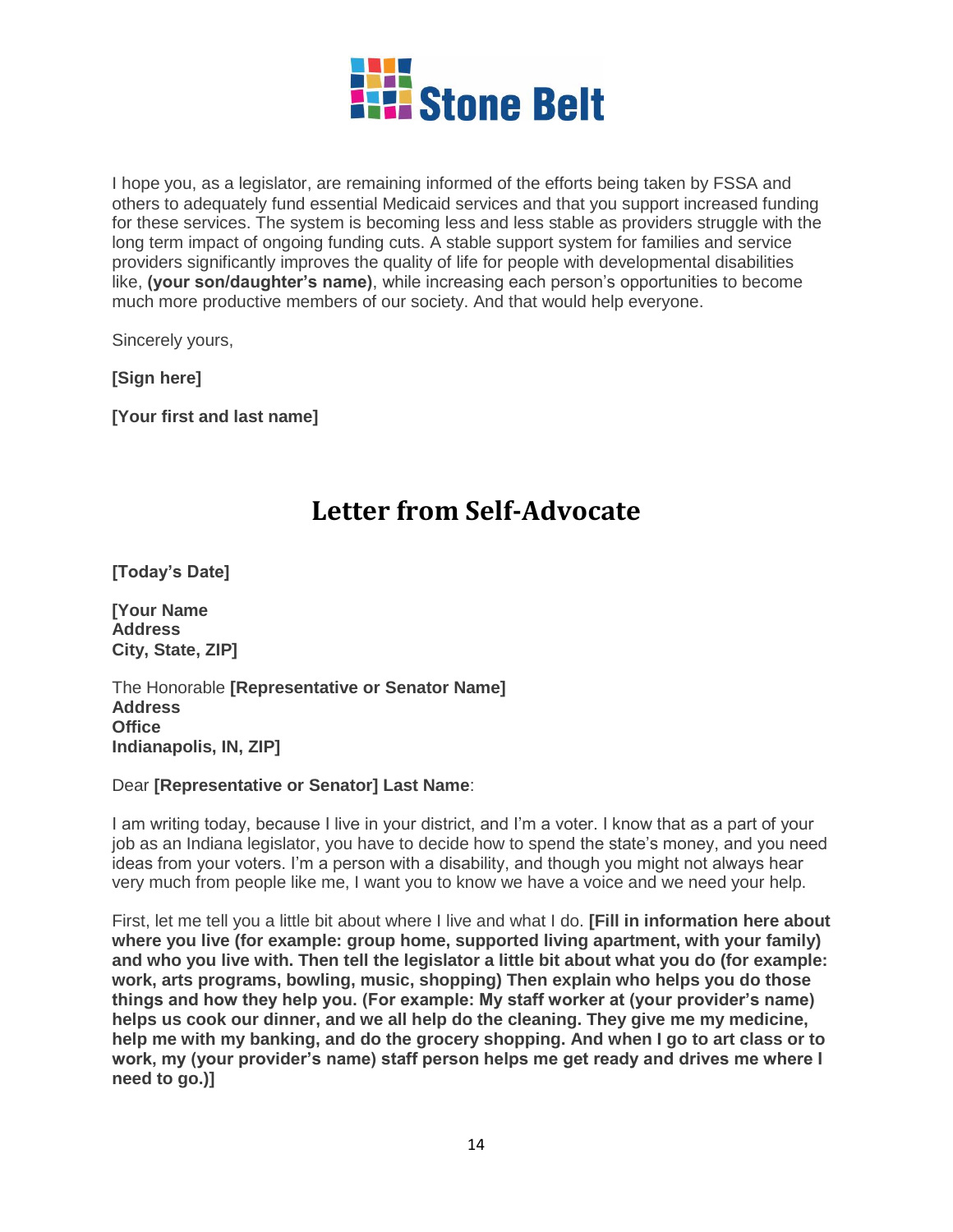

I'm concerned because a lot of people need direct support professionals (DSPs) like the ones I work with at **(your provider's name)**, but there aren't enough of them. Part of the problem seems to be that DSPs don't get paid very much. The money they get paid with comes from Medicaid and providers like **(your provider's name)** have had state budget cuts. I'm worried that my provider may need to cut some of our services. If that happens, I may have fewer choices about what I can do and where I can live.

You can help us when you vote for the budget this year. Please make sure that people with disabilities don't lose tax dollars that go to support disability programs, services and supports.

Thank you for your help and for your service.

Sincerely,

**[Sign here.]**

**[Your first and last name]**

### **Letter from Direct Support Professional**

**[Today's Date]**

**[Your Name Address City, State, ZIP]**

The Honorable **[Representative or Senator Name] Address Office Indianapolis, IN, ZIP]**

#### Dear **[Representative or Senator] Last Name**:

I am writing today, because I live in your district, and I'm a voter. I've been learning more about your job as a legislator and want to make sure you hear from people like me that work and try to make a living in **(your home community)** I know that as a part of your job as an Indiana legislator, you have to decide how to spend the state's money, and you need ideas from your voters. I have a job as a Direct Support Professional (DSP) with **(agency name)**. It's a job that I love, but I have to ask myself sometimes if I can continue to do this work and meet my **(my family's)** financial needs.

In my work as a DSP I **[Fill in information here about what you do in your job (for example: you work in a group home, supported living apartment, employment program, or lifelong learning program that supports people with disabilities). Then tell the legislator a little bit about what you do (For example: I provide personal care, I administer medicines and**